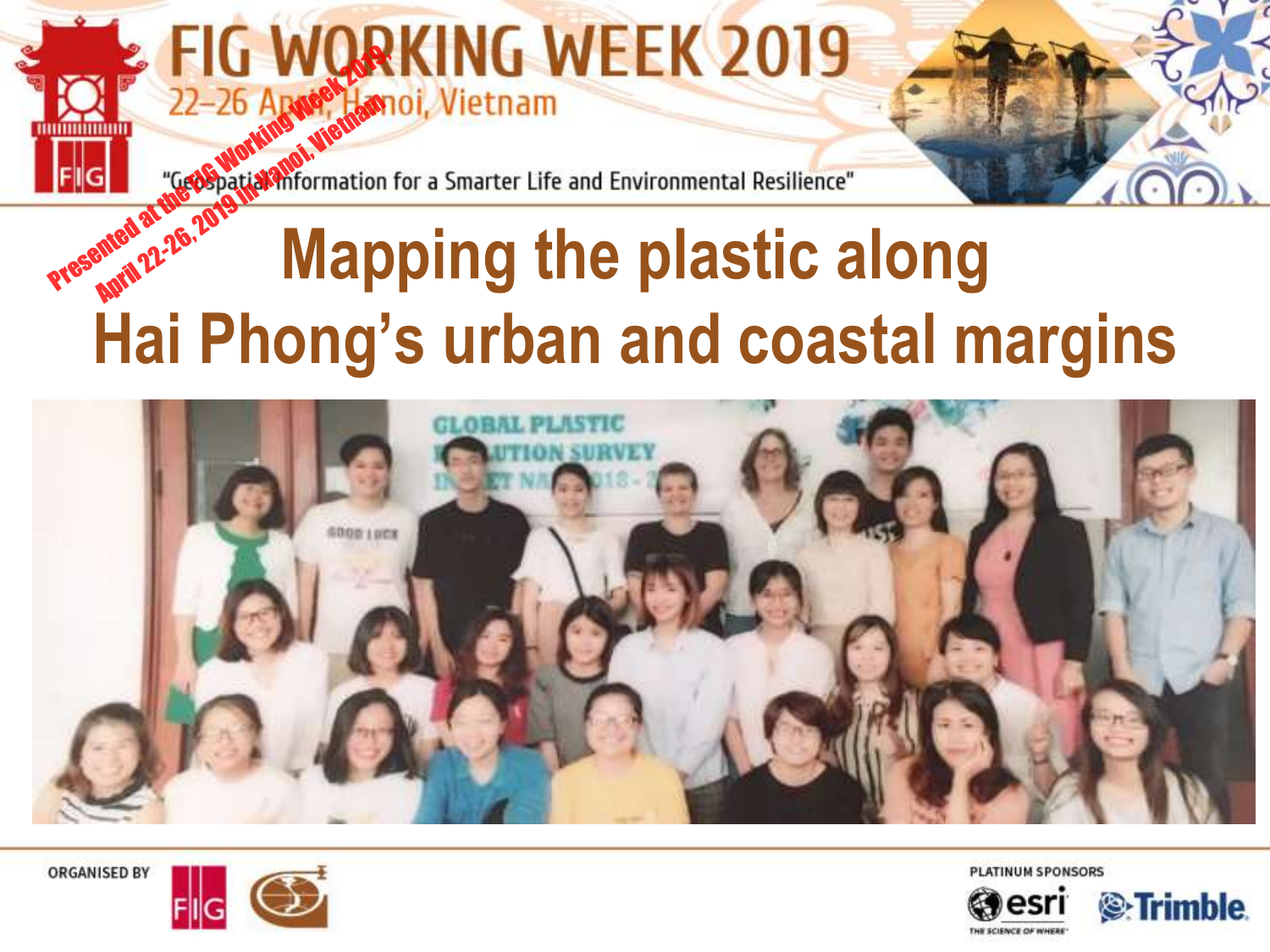"Geospatial Information for a Smarter Life and Environmental Resilience"









#### Involvement from  $\sim$  2 current PhD states in the state of  $\sim$  3 current PhD students are students of  $\sim$  3 current PhD students and  $\sim$  3 current PhD students are studients and  $\sim$  3 current phD students are studients

- Denise Hardesty Lead Scientist
- Chris Wilcox co-leader, analysis lead
- TJ Lawson GIS/Database Support and field operations
- Qamar Schuyler Modelling
- Vanessa Mann logistics support and field operations of



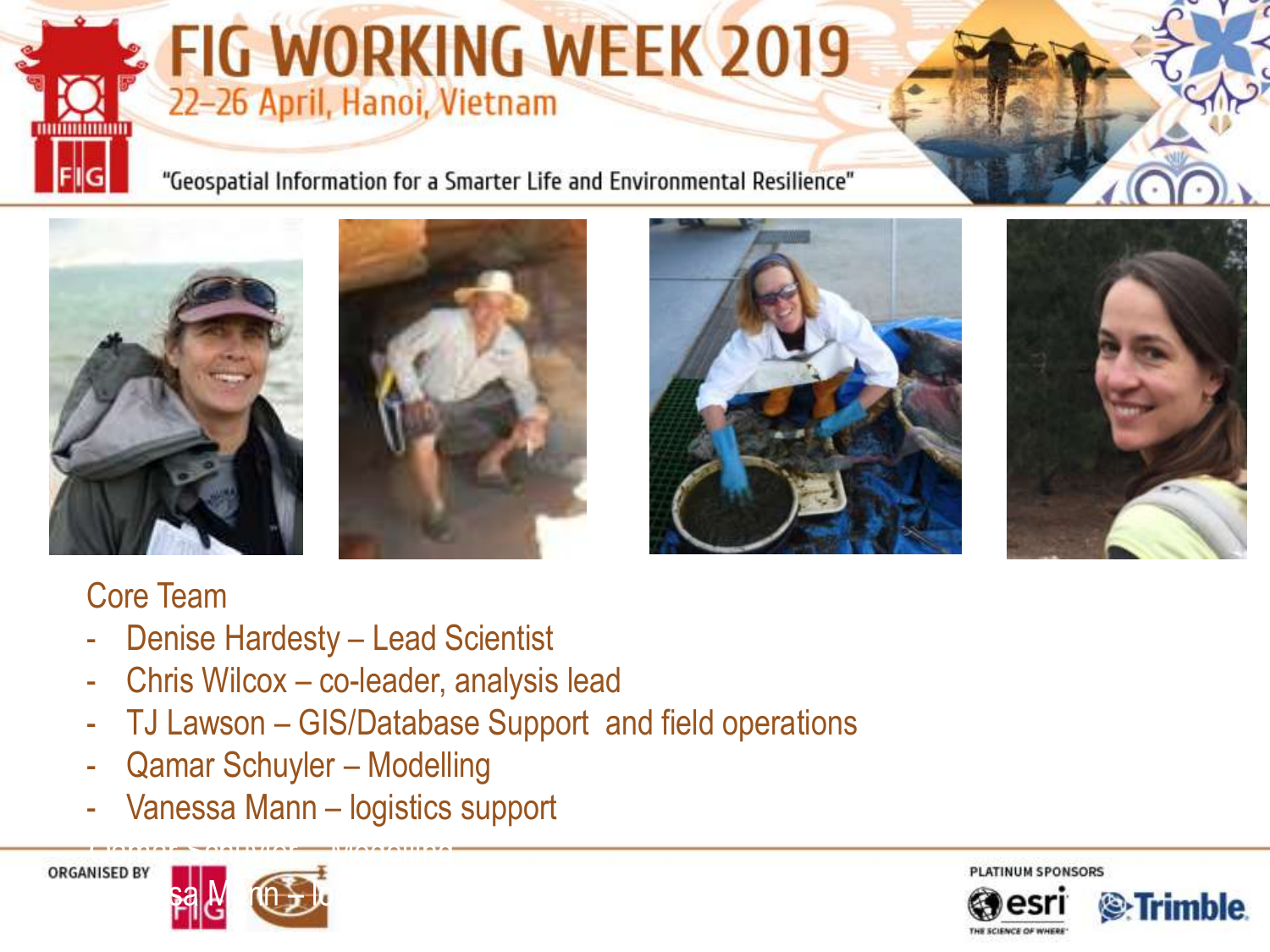"Geospatial Information for a Smarter Life and Environmental Resilience"

#### What do we know about litter/waste mismanagement?

Country Rank



Fig. 1. Global map with each country shaded according to the estimated mass of mismanaged plastic waste [millions of metric tons (MT)] generated in 2010 by populations living within 50 km of the coast. We considered 192 countries. Countries not included in the study are shaded white.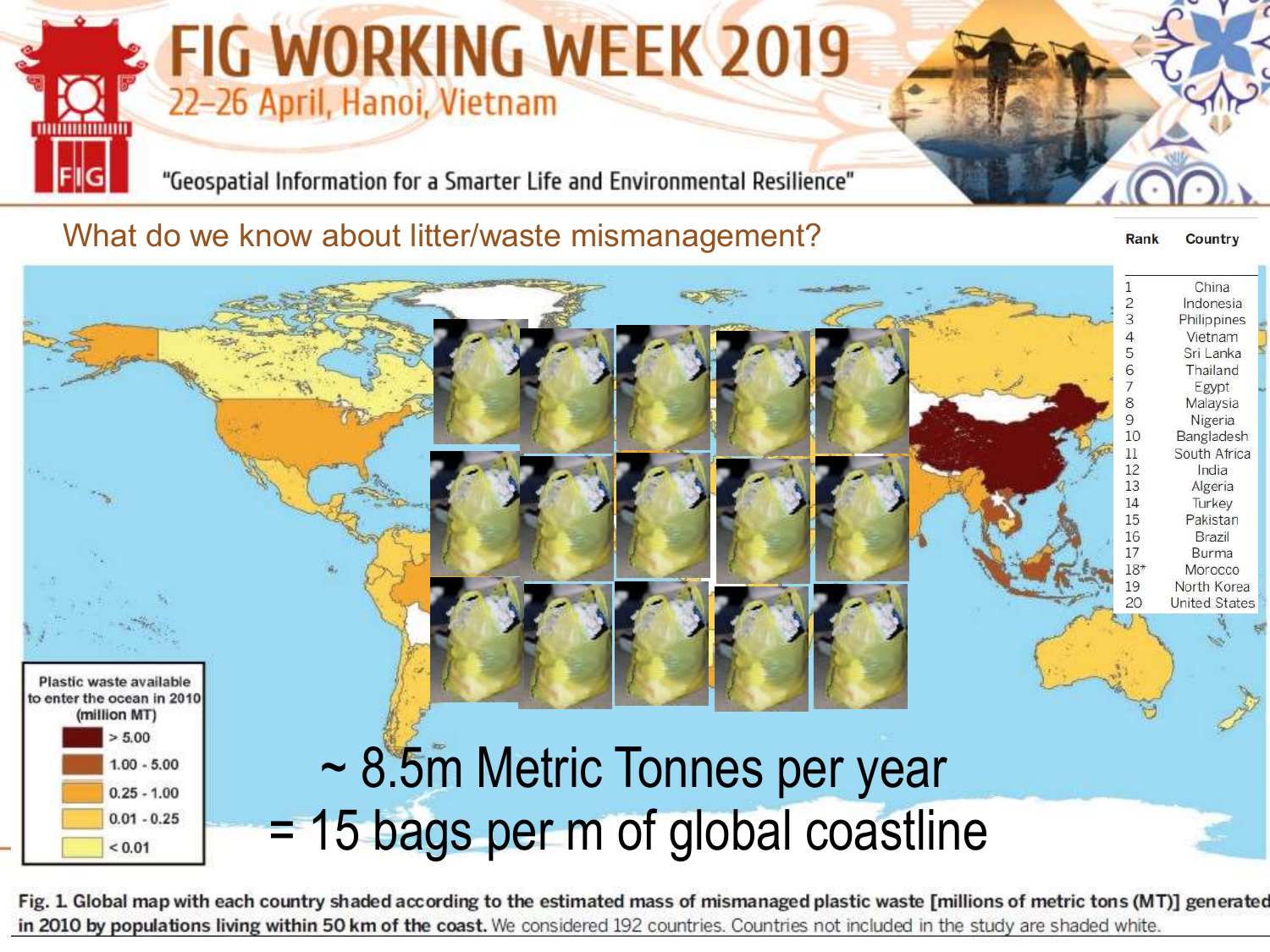# FIG WORKING WEEK 2019

"Geospatial Information for a Smarter Life and Environmental Resilience"



Thummmmm





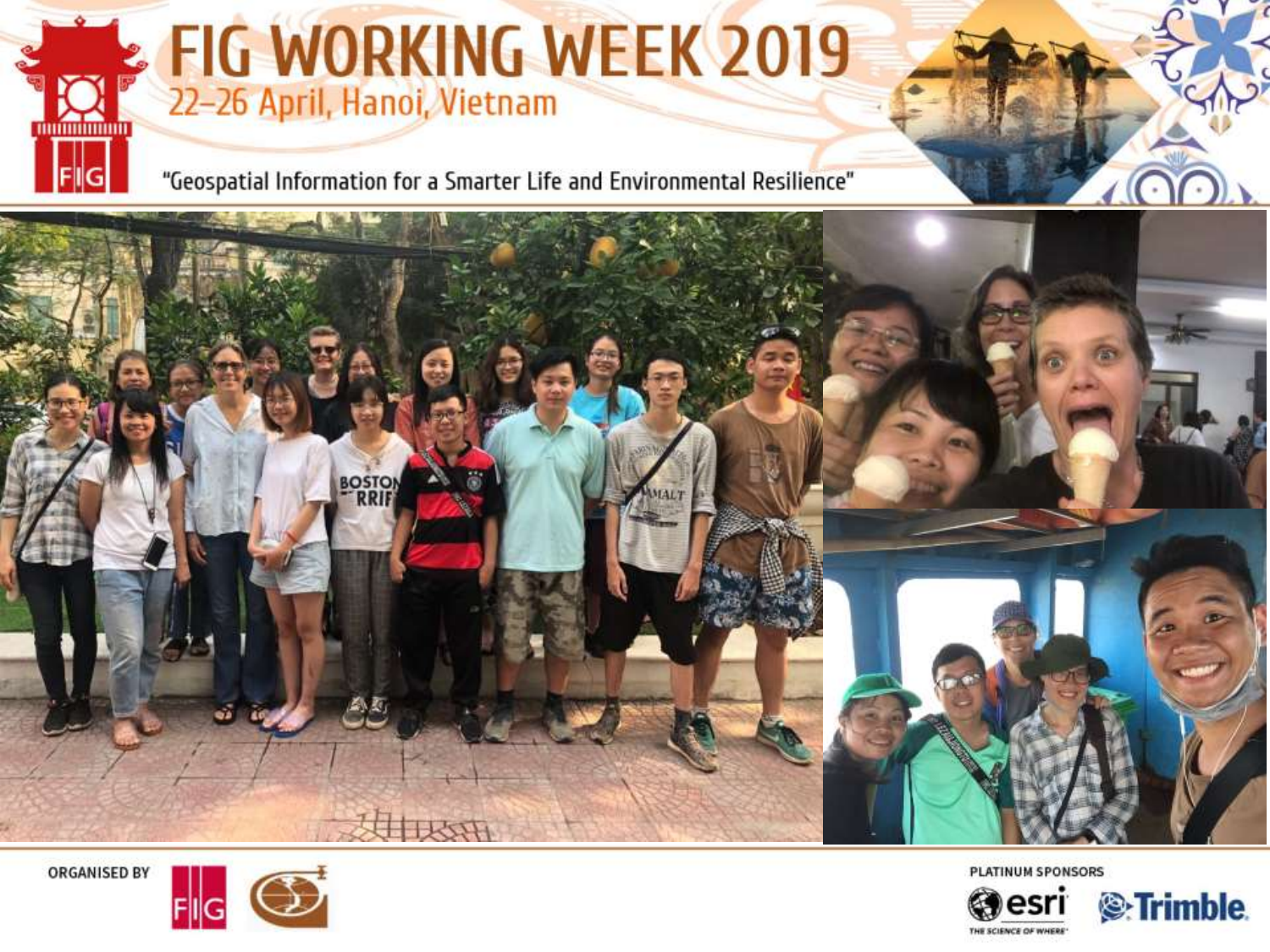

### **Approach:** Statistically robust sampling for INLAND, COASTAL, RIVER, AT-SEA sites

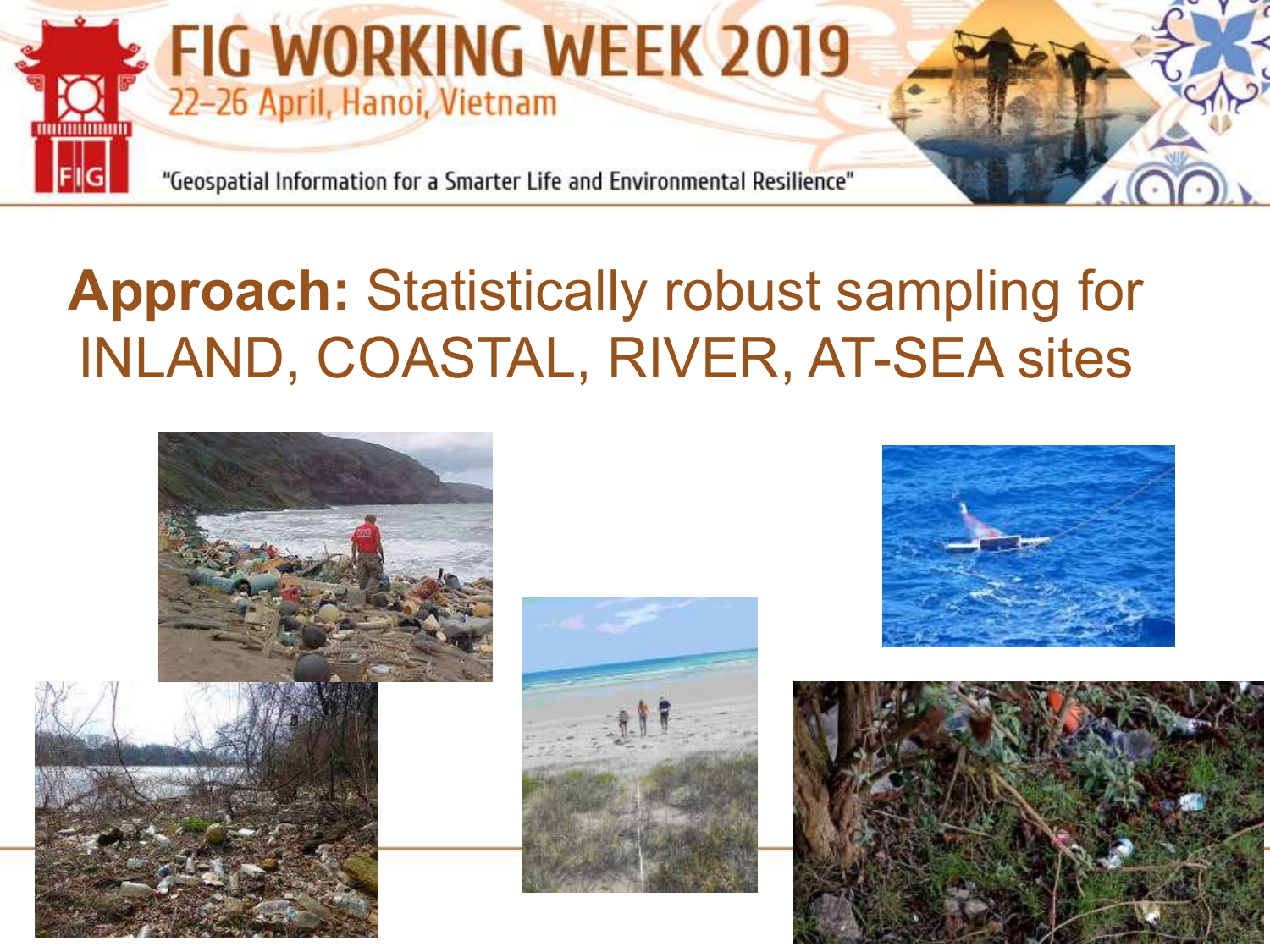"Geospatial Information for a Smarter Life and Environmental Resilience"

#### We collect: What we collect:

- **sampling design** • By item and material type
- e and nagment • Whole and fragment
- Count • Road/Rail networks
- Infrastructure **Size**









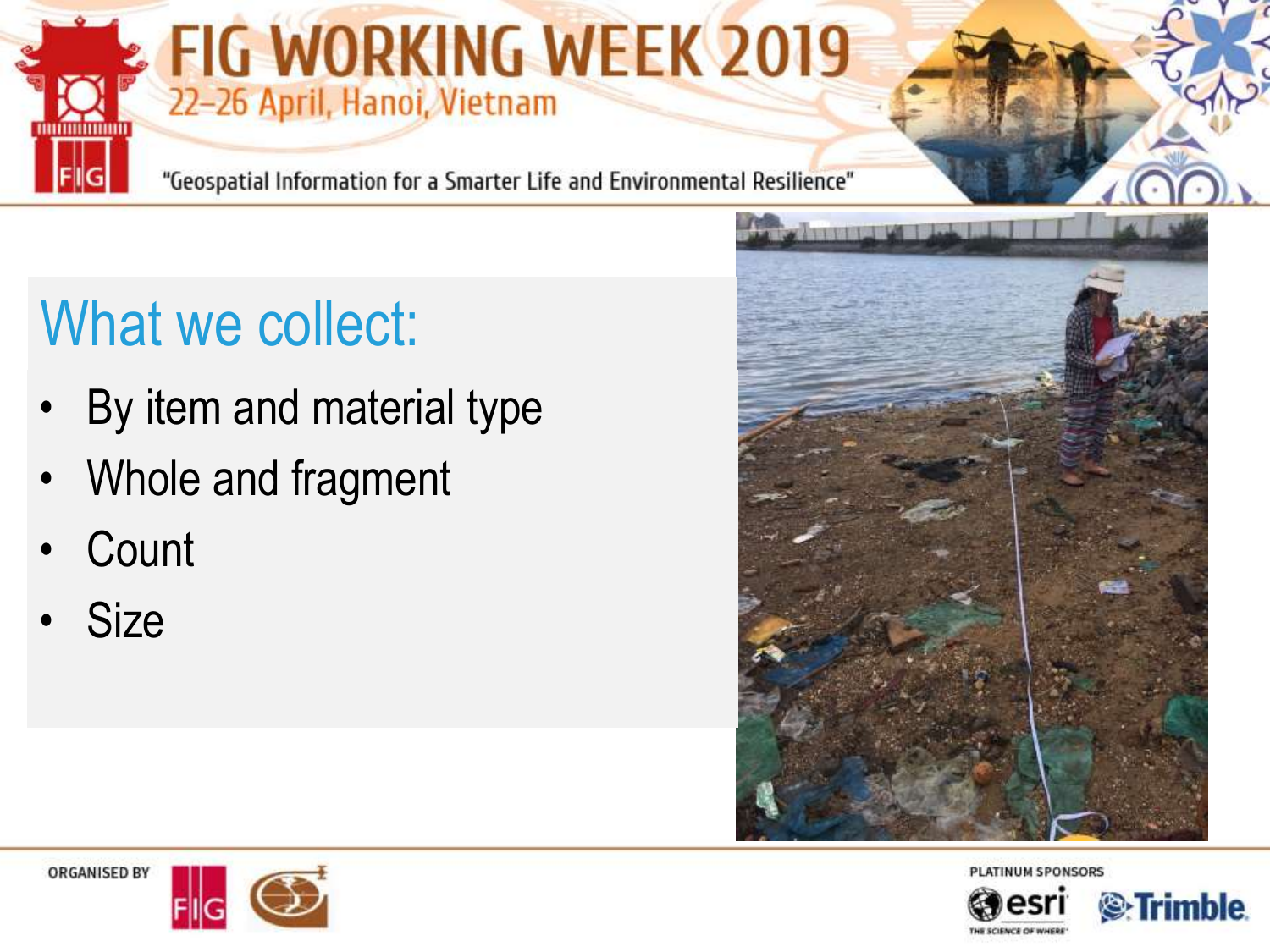"Geospatial Information for a Smarter Life and Environmental Resilience"

| 1              | China                |
|----------------|----------------------|
| $\overline{c}$ | Indonesia            |
| 3              | Philippines          |
| $\overline{4}$ | Vietnam              |
| 5              | Sri Lanka            |
| 6              | Thailand             |
| 7              | Egypt                |
| 8              | Malaysia             |
| 9              | Nigeria              |
| 10             | <b>Bangladesh</b>    |
| 11             | South Africa         |
| 12             | India                |
| 13             | Algeria              |
| 14             | Turkey               |
| 15             | Pakistan             |
| 16             | Brazil               |
| 17             | Burma                |
| $18*$          | Morocco              |
| 19             | North Korea          |
| 20             | <b>United States</b> |

## Rank Country **Estimates**

• Density is 270 items per metre

847,907,547

• Average density is 117,720 items per km2



PLATINUM SPONSORS

**ORGANISED BY** 

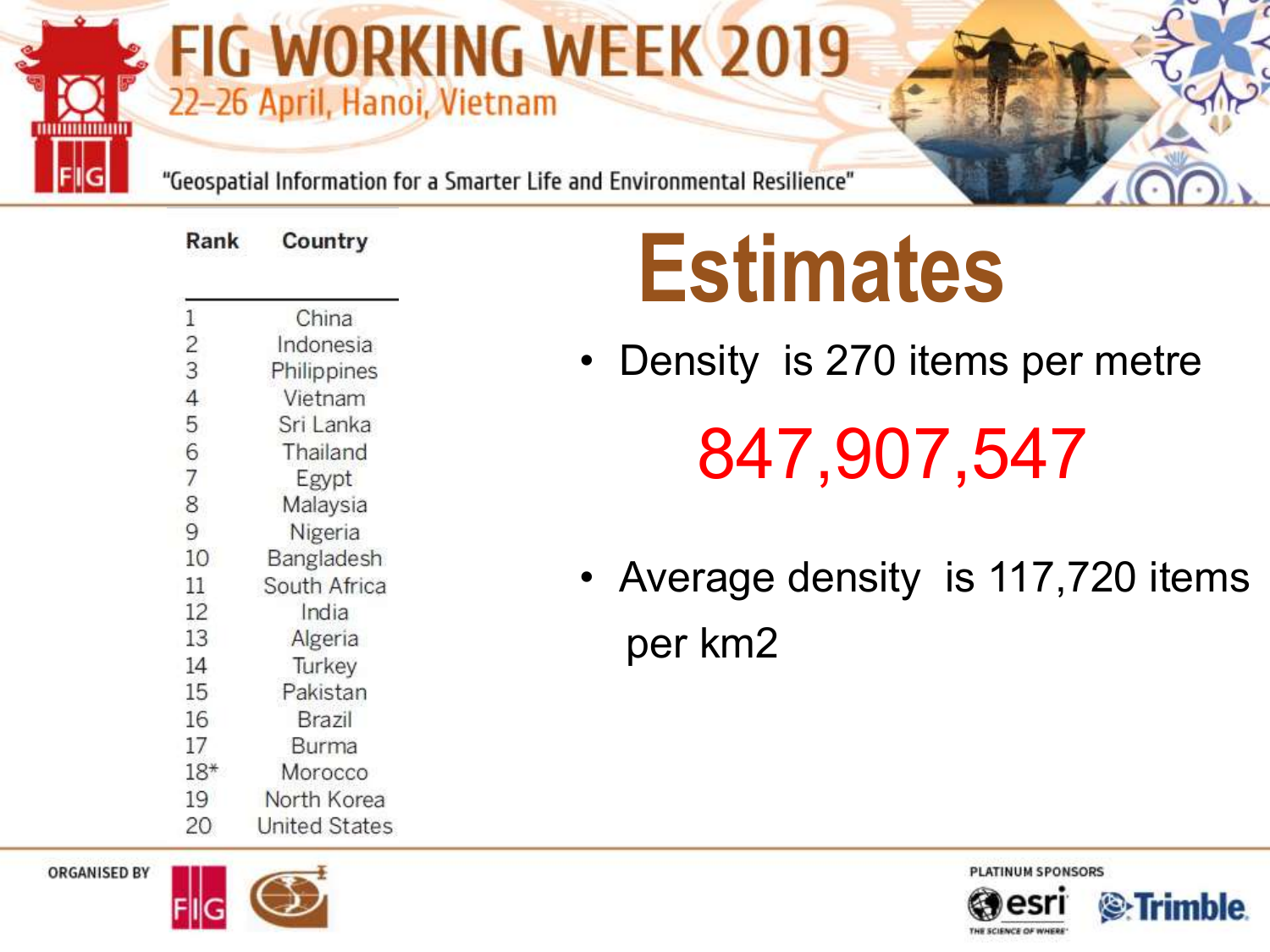"Geospatial Information for a Smarter Life and Environmental Resilience"

### **Inland – predicted densities**

**THATHATHOLDIN** 



THE SCIENCE OF WHERE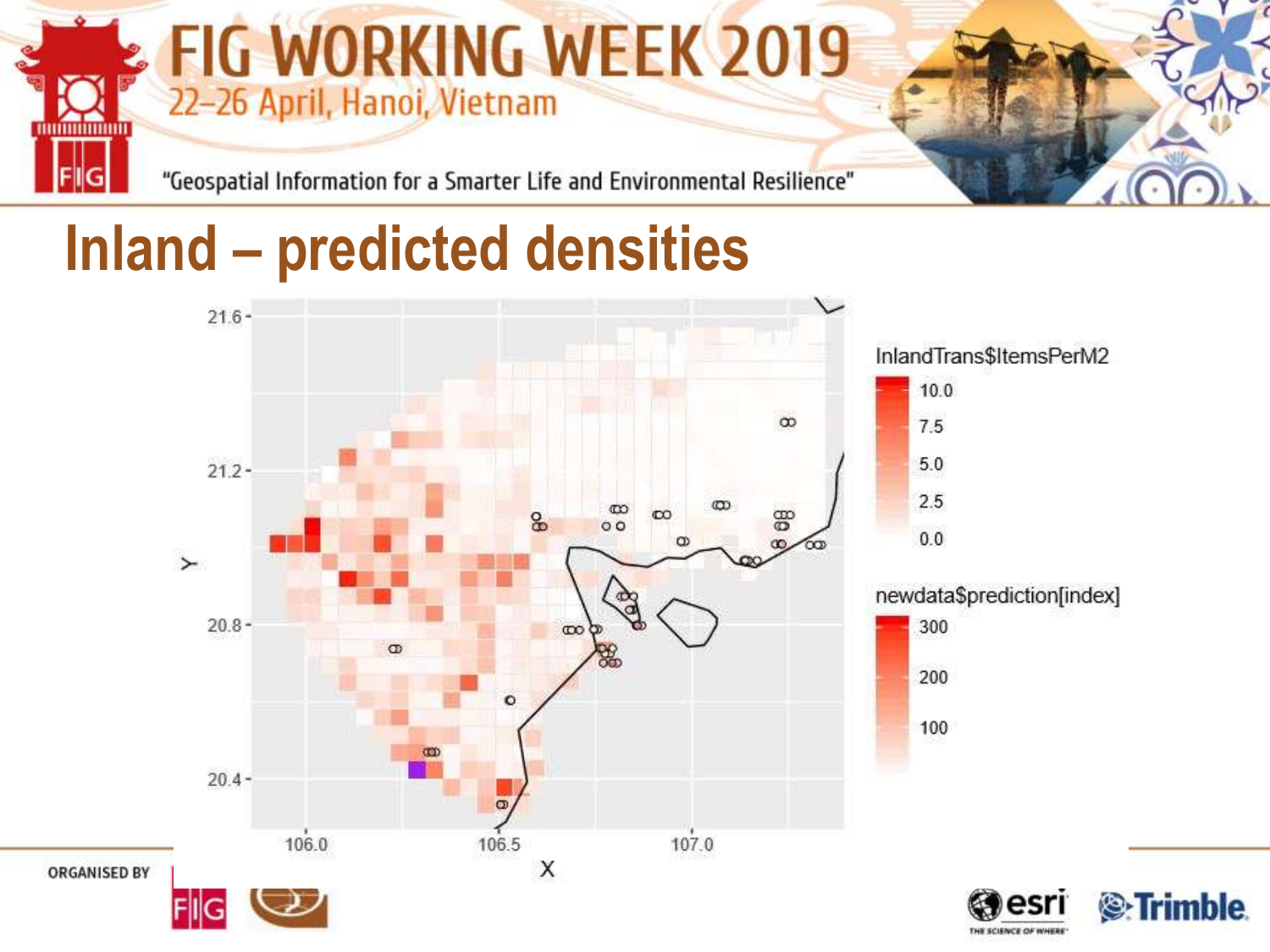#### FIG WORKING WEEK 2019 22-26 April, Hanoi, Vietnam **THATHATHOLDIN**

"Geospatial Information for a Smarter Life and Environmental Resilience"

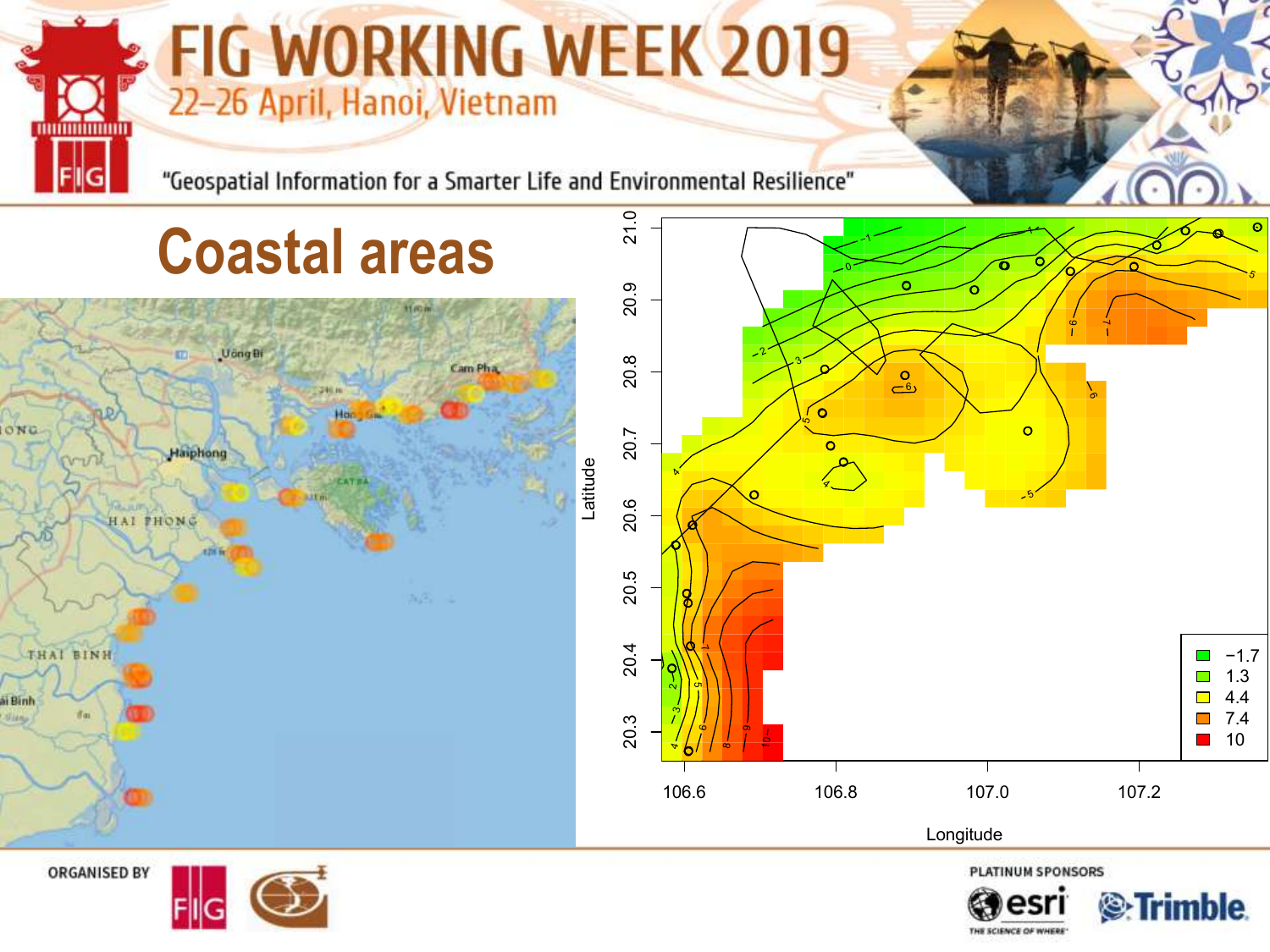

#### **Why do we care?**

- Baseline for which future measurements can be compared
- Policy changes
- Platform to evaluate effectiveness of policies
- Global network of partners
- Combining empirical data and modelling allows us to better identify interdiction points, sources and sinks,
- More aware and informed public reduce, re-use, recycle, refuse....



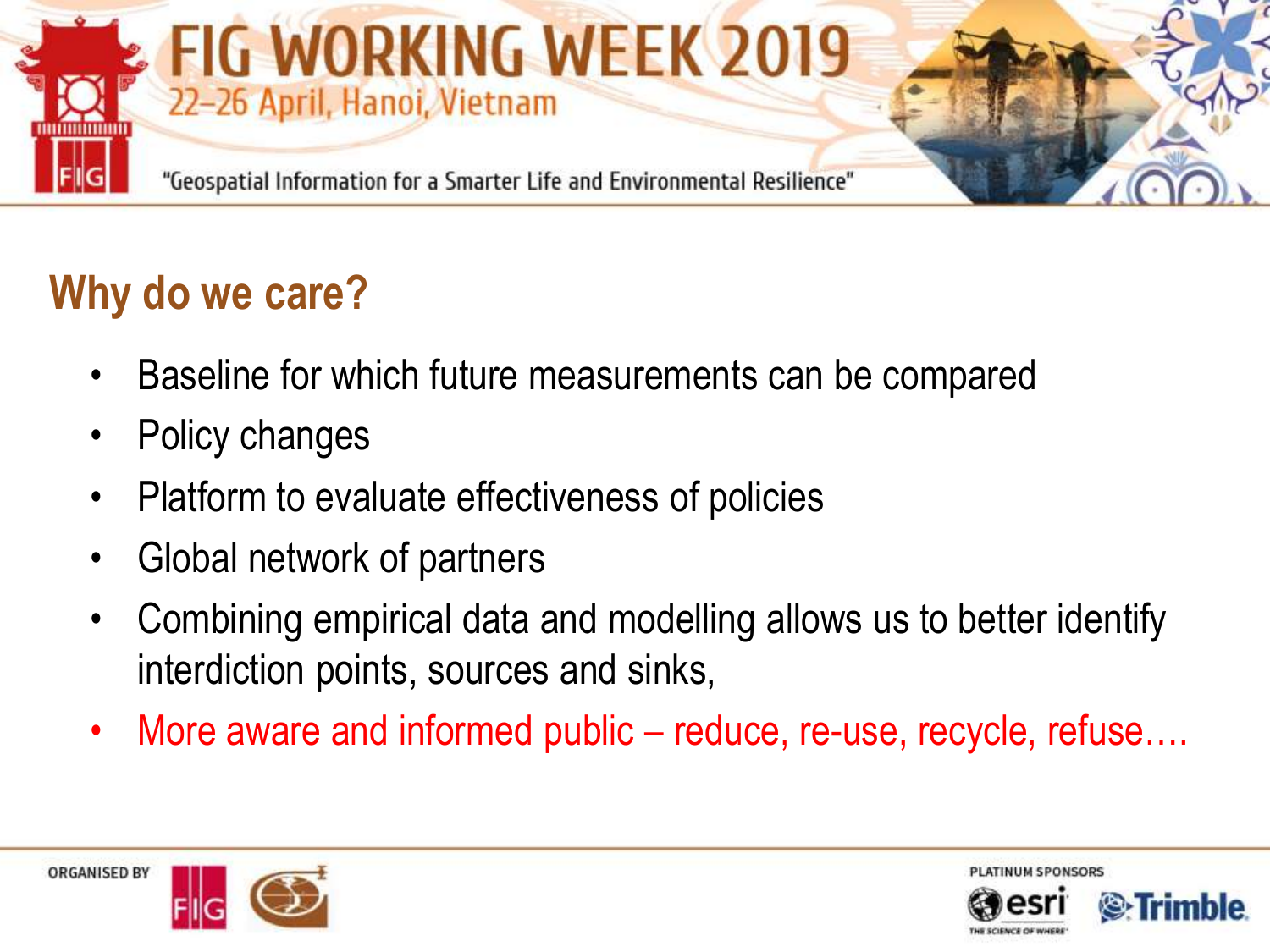# FIG WORKING WEEK 2019

"Geospatial Information for a Smarter Life and Environmental Resilience"



**THOUGHLOUT**